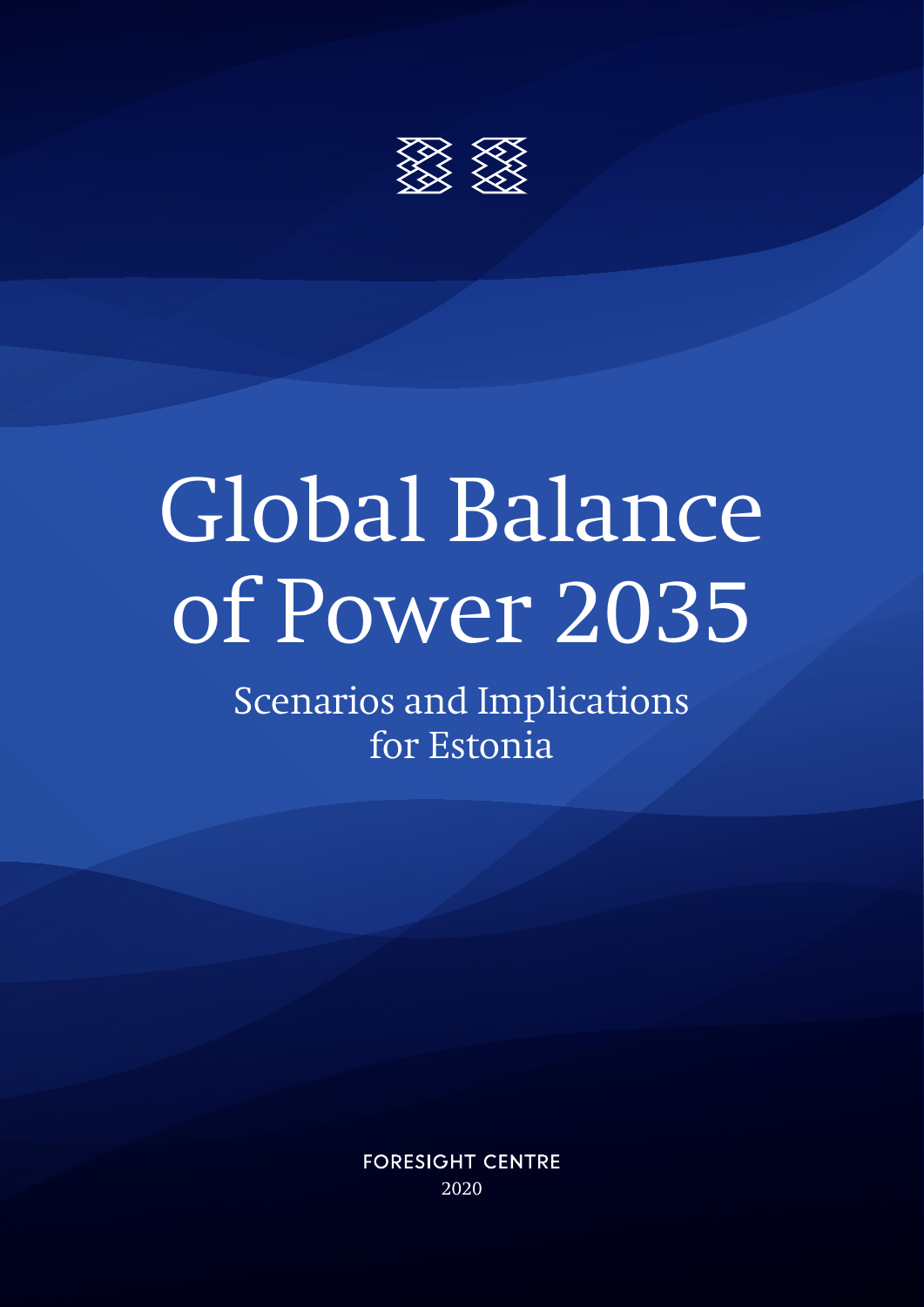## Executive Summary

Foresight Centre developed scenarios about the global balance of power shifts until 2035 and outlined the implications for Estonia. On the basis of literature review, crowdsourcing in our webinars and expert-driven scenario workshop four alternative scenarios emerged. We focused on uncertainties in the process because our aim was to map potential future developments from different perspectives. Such uncertatinties are patterns of (de) globalization, tensions within democracies and autocracies, effectiveness of climate policy, cooperation and conflict in the international system as well as the role of China, European Union and United States in the world.

This approach allowed us to determine two key drivers which are the cooperation within European Union and the nature of infrastructure. The EU cooperation may tighten or decrease in the next 15 years. It also open whether the cooperation will focus primarily in the single market or more on economic competitiveness, social affairs or foreign policy.

Infrastructure has become increasingly a geopolitical instrument. It is an open question whether the EU will take the leading role in developing digital, energy and transport infrastructure or private sector, large cities, China or US will be key contributors. The advancement of intfracture depends also heavily on attitudes and technological anxiety which varies considerably across Europe.

#### Compass Europe

Scenario "Compass Europe" implies stronger presence of European Union in the world and modern infrastructure. The cooperation among EU members will increase and the EU will make substantial investments in the energy, transport and digital infrastructure. The soft power of EU will increase in the world economy and polititcs. European standards will dominate also outside Europe.

This scenario helps Estonia to grow through substantial investments in infrastructure and opens new doors for Estonian entrepreneurs in the world. However, Estonia also has to engage in constant balancing act between the EU and US interests as the national security is heavily dependent on the NATO. In addition, the fiscal solidarity of EU and rapid technological advancement leads to anxieties and cements support for populist parties among certaing segments of society.

### Anchored Europe

Scenario "Anchored Europe" implies stronger EU cooperation but infrastructure development has taken a back seat. The EU focuses on expanding social Europe and regulations in the different fields. EU is still an important player in the world but the ability of European companies to compete in the world market is deteriorating. The EU has taken a defensive position in the world rather than signaling direction to the rest of the world.

This scenario implies a moderate growth for Estonia where weaker segments of society benefit. At the samet ime, the long-term growth perspectives are increasingly questionable because necessary investments in infrastructure have not been made. The fiscal transfers within Europe have also generated populism within Estonia. Social attitudes make it also difficult to develop energy and transport infrastructure.

### Peaceful Solidity

Scenario "Peaceful Solidity" implies both decrease in the EU cooperation and backward infrastructure. The limited EU cooperation has also reduced the role of EU in the world politics and economy. The other great powers focus on Asia and Africa as the EU has become a backwater. The EU does not have sufficient resources and other global players lack incentives to invest in the European infrastructure projects.

For Estonia the solidity does not imply complete isolation. The NATO troops are present on the Es-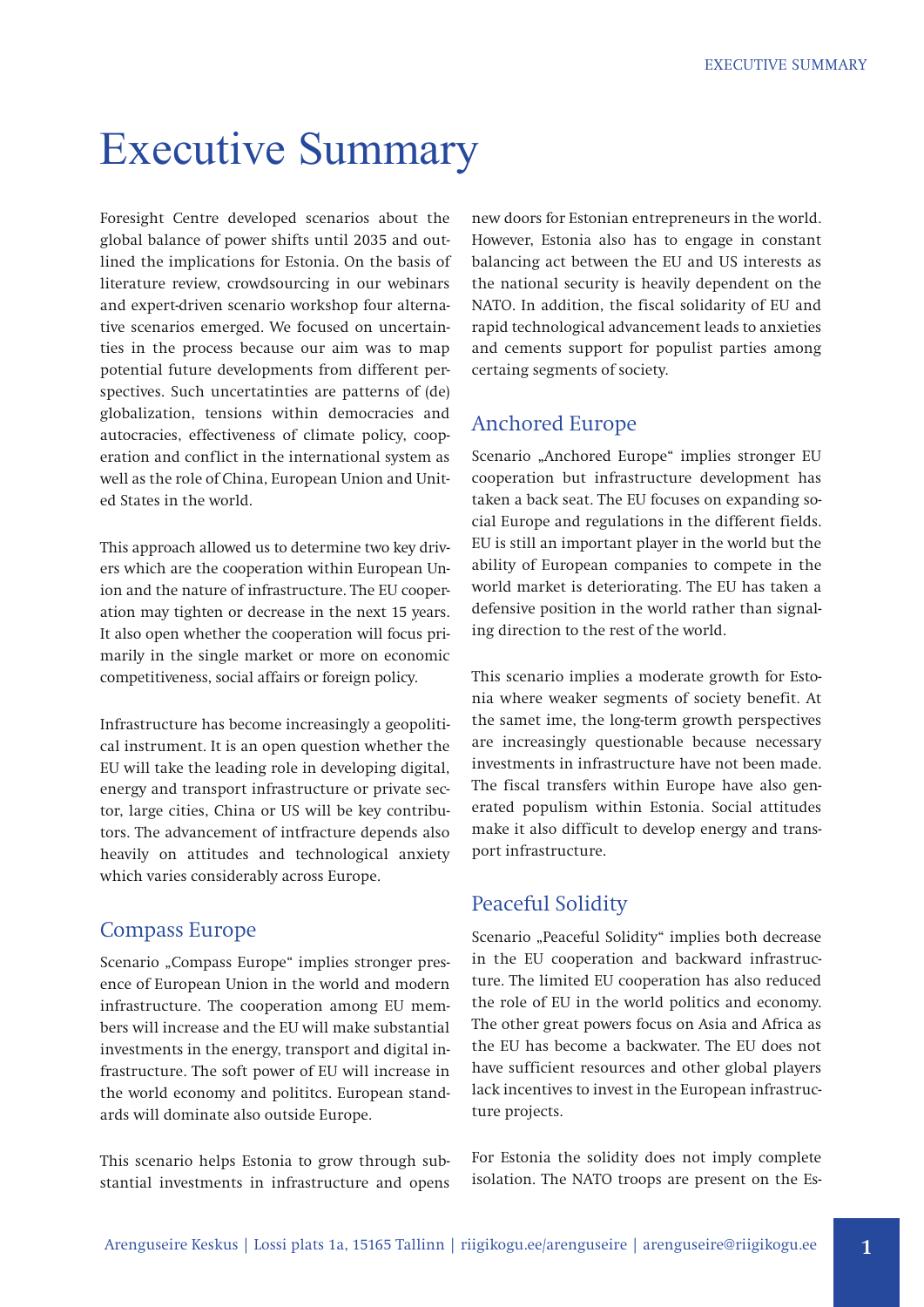tonian soil but security cooperation does not imply strong economic cooperation. So-called slow living principles have become widely spread in Estonia and the economic growth is not prioritized. These developments combined with not-in-my-backyard social attitudes makes it impossible to develop modern infrastructure.

### Fast and Curious

Scenario "Fast and Curious" implies limited EU cooperation, but development of state of the art infrastructure. EU focuses solely on the single market which is also often constrained by different policies of member states. China and US have increased their presence in Europe. Some EU members prefer economic cooperation with China while others prefer United States. The economies of Northern Europe grow considerably faster than Southern Europe. The Northern economies have also integrated more with the United States. As the states have lost their legitimacy then large metropolitan areas and multinational companies have become increasingly important.

This scenario implies the necessity to adapt quickly and agile governance for Estonia. The US is important player in the national security and this leads to increasing cooperation with the US multinational companies. Estonia has become a testing ground for the US digital platforms. Transport and energy infrastructure is advanced primarily through private investments in the areas with high population concentration. Tallinn and Helsinki have become increasingly integrated and act as unified metropolitan region in attracting investments.

| <b>Scenarios</b>                 | <b>Characteristics</b>                                                                                                                                                                                                                     | <b>Implications for Estonia</b>                                                                                                                                                                                                             |
|----------------------------------|--------------------------------------------------------------------------------------------------------------------------------------------------------------------------------------------------------------------------------------------|---------------------------------------------------------------------------------------------------------------------------------------------------------------------------------------------------------------------------------------------|
| <b>S1: Compass Europe</b>        | Europe is signalling direction for the rest of<br>the world. Strategic investments into energy,<br>transport and digital infrastructure.                                                                                                   | Rapid growth. Implementation of crucial<br>infrastructure projects. Increase in<br>technological anxiety and populism.                                                                                                                      |
| S <sub>2</sub> : Anchored Europe | European cooperation will increase<br>in the regulatory and social spheres.<br>The competitiveness of enterprises and<br>infrastructure investments will decrease.                                                                         | Moderate growth. The growth prospects<br>diminish in the long run. Transport and<br>energy infrascture development faces<br>significant bottlenecks.                                                                                        |
| S3: Peaceful Solidity            | European cooperation will decrease and<br>technological backwardness will grow.<br>Global interest in Europe will disappear and<br>infrastructre is undeveloped.                                                                           | Growth will reach a standstill. The principles<br>of slow living dominate. Social attitudes will<br>block investements in transport and energy<br>infrastructure.                                                                           |
| <b>S4: Fast and Curious</b>      | European cooperation will focuse only on<br>single market. The economic presence of<br>China and US will grow as they increasinly<br>invest in infrastructure. The role of private<br>sector and metropolita areas will become<br>crucial. | Rapid growth in Tallinn and in private sector.<br>Increase in inequality. The infrastructure gap<br>between Tallinn and the rest of Estonia will<br>grow. Governance needs to be opportunistic<br>and agile by balancing diverse interests. |

#### **Table 1b. Scenarios and their characteristics and implications for Estonia**

*Source: Author*